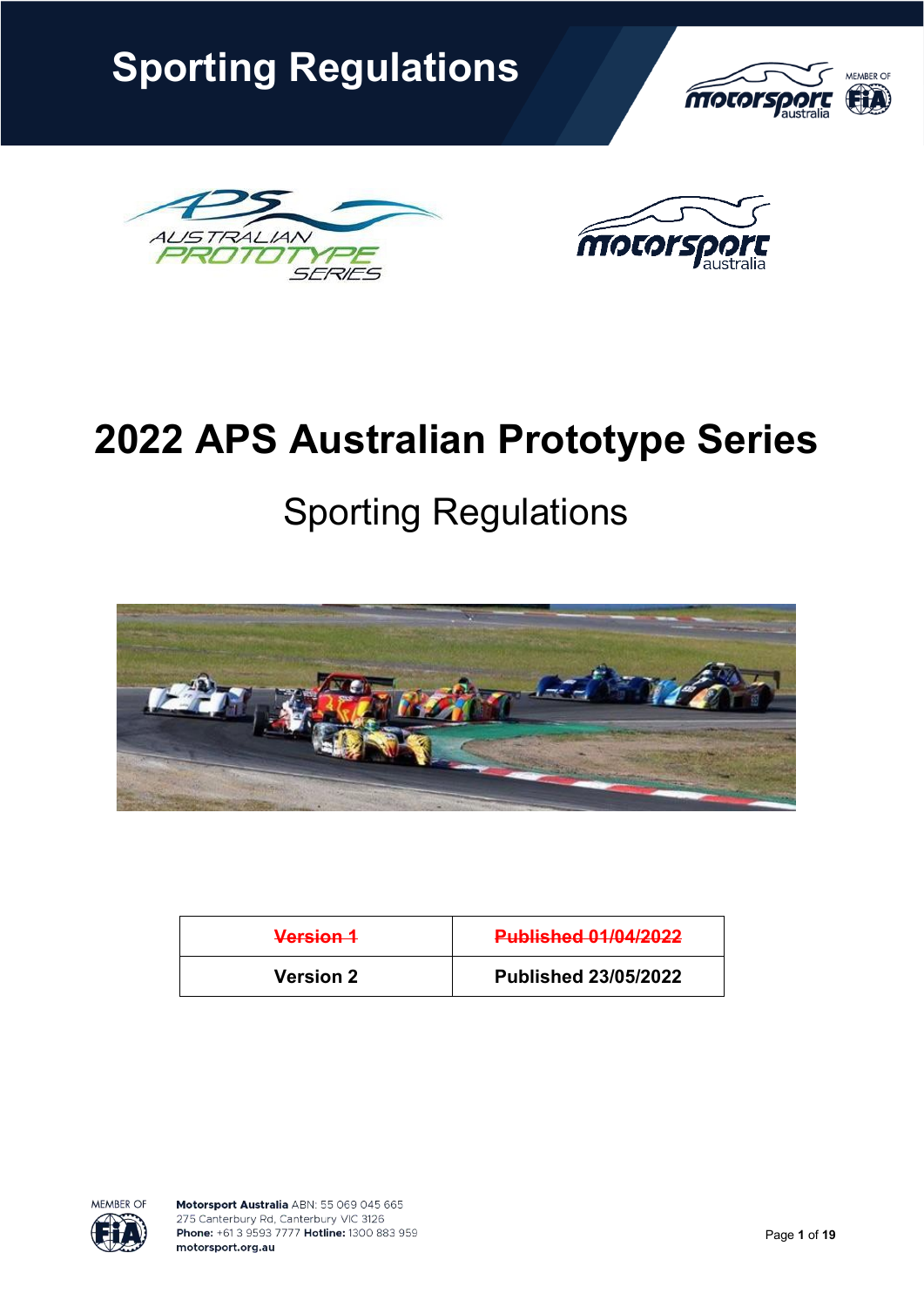

## 2022 APS Australian Prototype Series **Sporting Regulations**

A capitalised and italicised word in this document is defined in the FIA International Sporting Code (Code), the National Competition Rules (NCR), including their Appendices and Attachment B of this document.

Any HEADING is for reference only and has no regulatory effect.

## **CONTENTS**

<span id="page-1-0"></span>

| S <sub>1</sub> |                   |  |  |  |
|----------------|-------------------|--|--|--|
|                | S1.1              |  |  |  |
|                | S1.2              |  |  |  |
| S <sub>2</sub> |                   |  |  |  |
|                |                   |  |  |  |
| S <sub>3</sub> |                   |  |  |  |
| S4             |                   |  |  |  |
|                | S4.1              |  |  |  |
|                | S4.2              |  |  |  |
| S5             |                   |  |  |  |
|                | S5.1              |  |  |  |
| S6             |                   |  |  |  |
| S7             |                   |  |  |  |
| S8             |                   |  |  |  |
| S9             |                   |  |  |  |
| <b>S10</b>     |                   |  |  |  |
| <b>S11</b>     |                   |  |  |  |
|                |                   |  |  |  |
|                | S <sub>11.1</sub> |  |  |  |
|                | S11.2             |  |  |  |
|                | S11.3             |  |  |  |
|                | S11.4             |  |  |  |
| <b>S12</b>     |                   |  |  |  |
|                | S <sub>12.1</sub> |  |  |  |
|                | S12.2             |  |  |  |
|                | S <sub>12.3</sub> |  |  |  |
|                | S12.4             |  |  |  |
|                | S <sub>12.5</sub> |  |  |  |
|                | S12.6             |  |  |  |
|                | S12.7             |  |  |  |
|                | S <sub>12.8</sub> |  |  |  |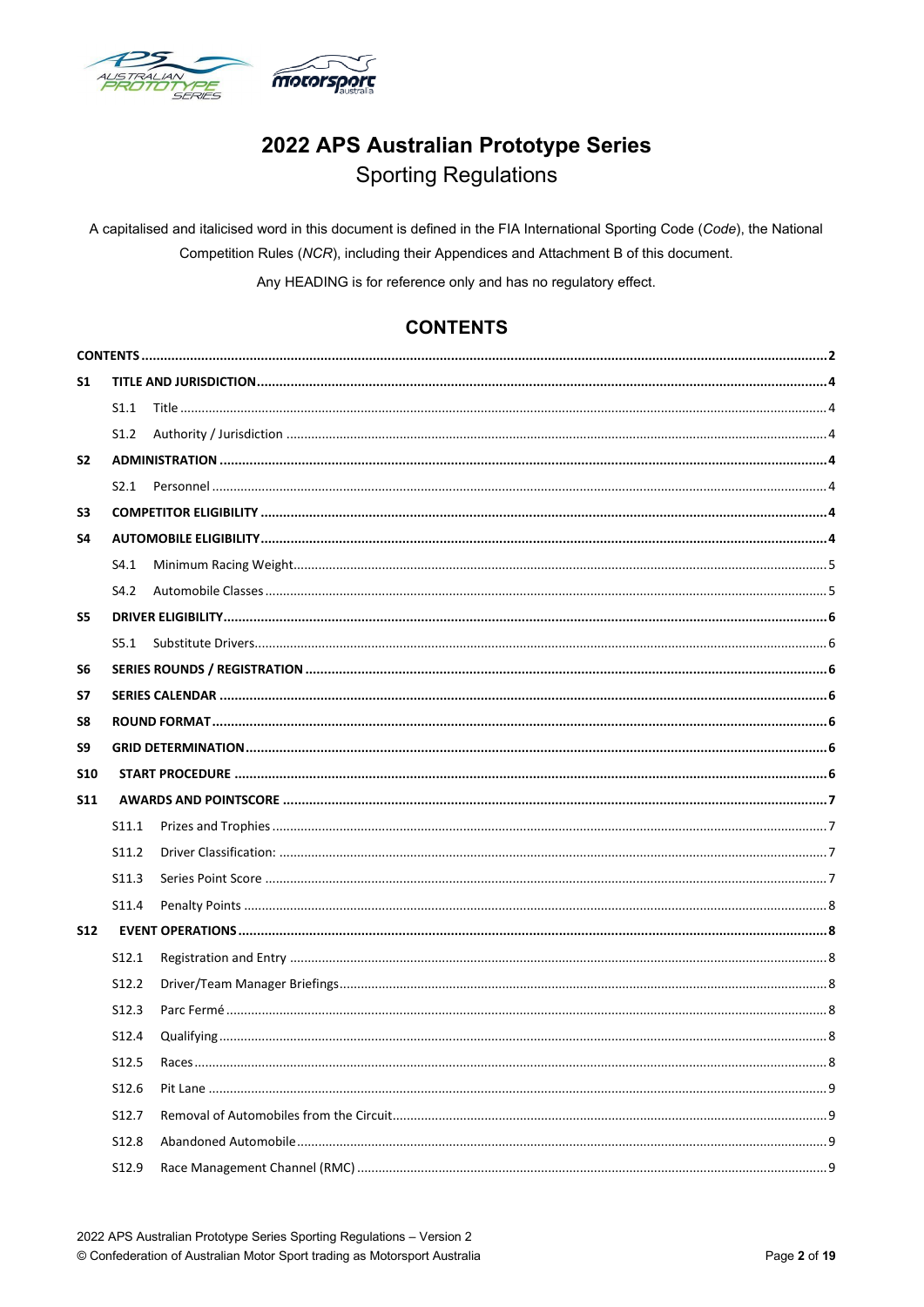

| <b>S13</b>      |                    |
|-----------------|--------------------|
| <b>S14</b>      |                    |
| <b>S15</b>      |                    |
| <b>S16</b>      |                    |
| <b>S17</b>      |                    |
| <b>S18</b>      |                    |
|                 | S <sub>18</sub> .1 |
| S <sub>19</sub> |                    |
| <b>S20</b>      |                    |
| <b>S21</b>      |                    |
| S <sub>22</sub> |                    |
| <b>S23</b>      |                    |
| <b>S24</b>      |                    |
|                 |                    |
|                 |                    |
|                 |                    |
|                 |                    |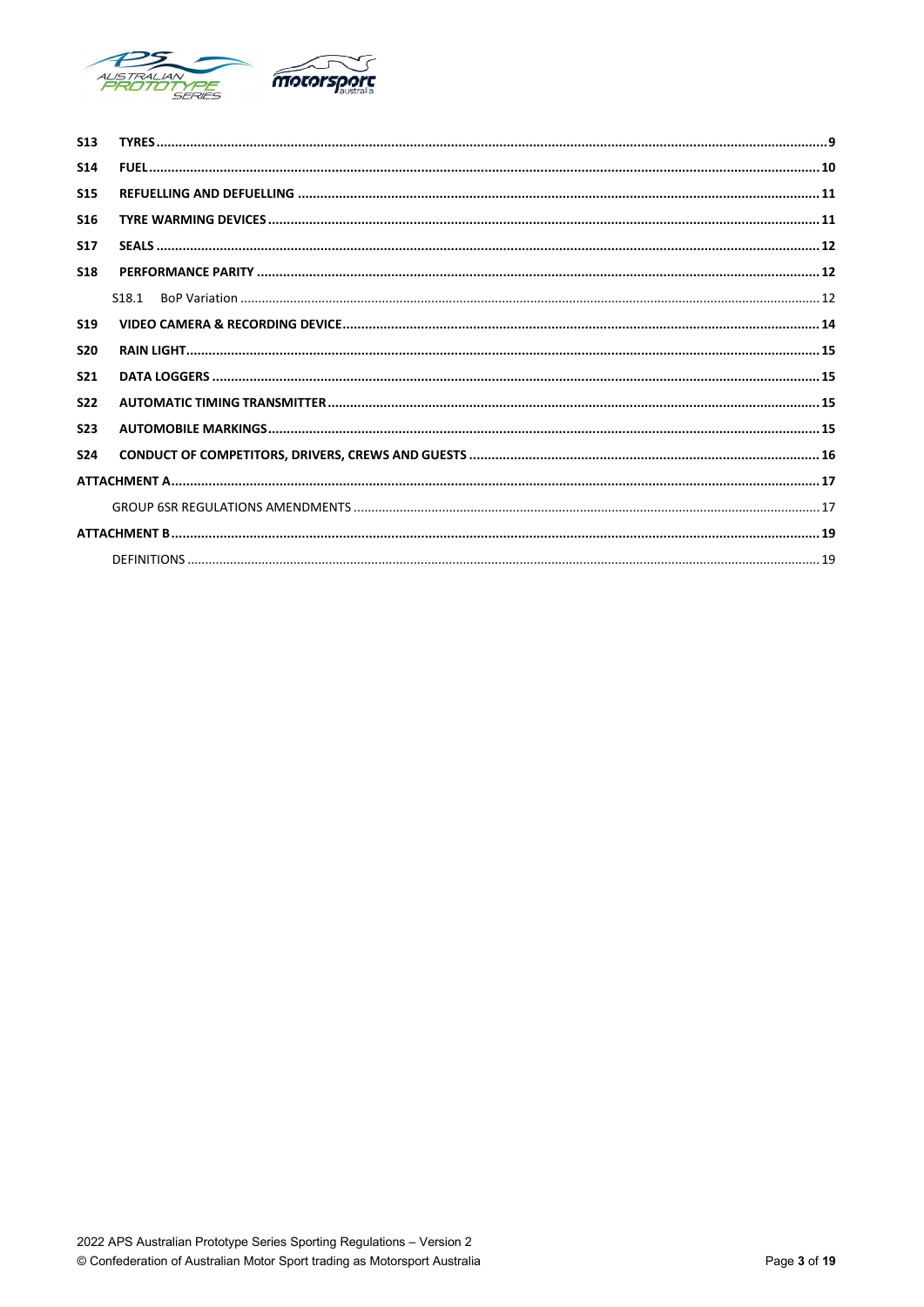

# **2022 APS Australian Prototype Series**

## Sporting Regulations

## <span id="page-3-2"></span><span id="page-3-1"></span><span id="page-3-0"></span>**S1 TITLE AND JURISDICTION**

#### **S1.1 Title**

This *Series* will only be known as and referred to as the "2022 APS Australian Prototype Series" (*Series*).

#### **S1.2 Authority / Jurisdiction**

- (a) Each *Round* in the *Series* will be held under the FIA International Sporting Code including Appendices; the National Competition Rules (*NCR*) and Circuit Race Standing Regulations (*CRSR*) of *Motorsport Australia*; the Sporting Regulations issued for this *Series* by *Motorsport Australia*; the Technical Regulations as published by *Motorsport Australia*; *Supplementary Regulations* issued by the *Organiser* foreach *Event*; any Bulletin issued by the Stewards; and any Driver Briefing Notes and instructions issued by the Clerk of the Course at an *Event*.
- (b) This *Series* has been sanctioned by *Motorsport Australia* as an Authorised Series.
- (c) Prototype Racing Pty Ltd trading as Australian Prototype Series (APS) has been appointed as the Category Manager (*CM*) by *Motorsport Australia* for this *Series*.

**Contact Details:** Prototype Racing Pty Ltd Kate Harrington (Series Manager) Tel: 0474 109 172 Email: [seriesmanager@prototype.com.au](mailto:seriesmanager@prototype.com.au)

## <span id="page-3-4"></span><span id="page-3-3"></span>**S2 ADMINISTRATION**

#### **S2.1 Personnel**

- (a) The following personnel have been appointed to the *Series* by *Motorsport Australia* and/or the *CM* and have the authority to administer the various aspects of these regulations as detailed in the *CRSR*.
	- (i) Category Administrator (CA) Kate Harrington
	- (ii) Technical Advisor (*TA*) Alan Pickstock

## <span id="page-3-5"></span>**S3 COMPETITOR ELIGIBILITY**

To be eligible to compete in all or part of the *Series*, each *Competitor* must hold a current Motorsport Australia Competitor's Licence, be registered with the *CM* and have paid all fees required by the *CM*.

## <span id="page-3-6"></span>**S4 AUTOMOBILE ELIGIBILITY**

Each *Automobile* must comply with the provisions of Article S4(a), (b), (c), (d) or (e) below and the current *BoP* Sheet to be eligible to compete in the *Series*.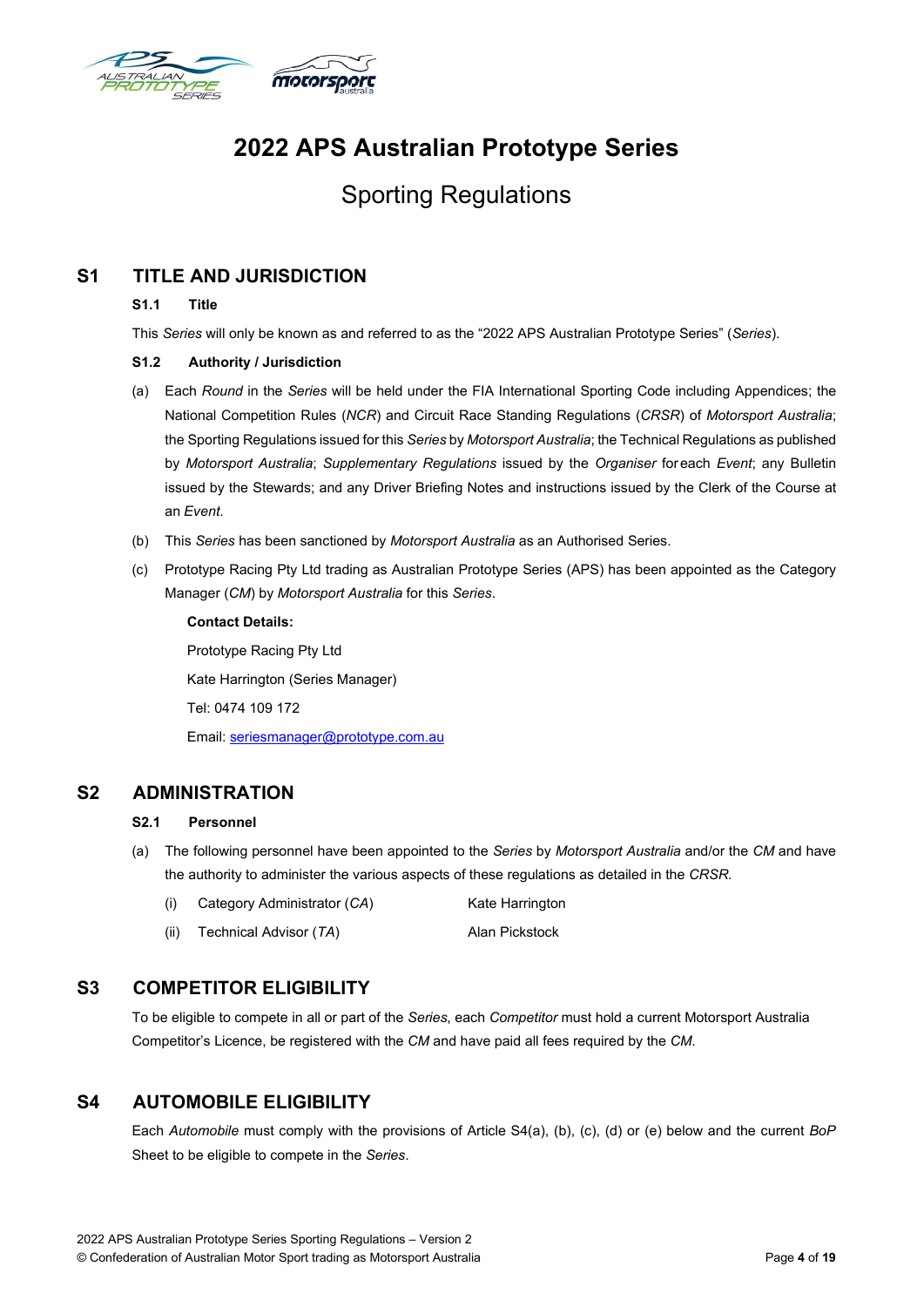

- (a) An *Automobile* complying with the provisions of the Specifications of Automobiles for Group 2C Supersports as detailed in the *Motorsport Australia Manual* with the following restrictions:
	- (i) The *Automobile* must be fitted with full width *Bodywork* with integral front mudguards as approved by the *CM*.
	- (ii) If fitted with an engine derived from a production motorcycle, the engine must be normally aspirated with a maximum capacity of 1520 cc
	- (iii) If fitted with an engine derived from a production automobile, the engine must be normally aspirated with a maximum capacity of 1630 cc
- (b) An *Automobile* complying with the provisions of the Specifications of Automobiles for Group 6SR Sports Racer as detailed in the *Motorsport Australia Manual* and the amendments permitted in Attachment A.
- (c) An *Automobile* complying with the provisions of the FIA Technical Regulations, Appendix J, Article 259 for Group CN and the following:
	- (i) Each *Automobile* must be issued with a Motorsport Australia log book for Group 2PCN.
	- (ii) Each *Automobile* must comply with the specification of the issued homologation documentation.
	- (iii) The *Competitor* must supply a copy of the original homologation documentation for each of their *Automobiles* to the *CM* or the Chief Scrutineer at any time on request.
- (d) An *Automobile* complying with the provisions of the Specifications of Automobiles for Group 2A Sports Cars Open and Closed as detailed in the *Motorsport Australia Manual* with the following restrictions:
	- (i) The *Automobile* must be a prototype sports car and not based on a production road vehicle, fitted with full width *Bodywork* with integral front mudguards, and as approved by the *CM*.
	- (ii) Unless otherwise permitted by the *CM*, the engine must be normally aspirated with a maximum capacity of 2000 cc.
- (e) An *Automobile* complying with the provisions of the Specifications of Automobiles for any Group of *Automobiles* complying with *FIA* regulations and/or *Motorsport Australia* regulations, and found acceptable by the *CM*.

#### <span id="page-4-0"></span>**S4.1 Minimum Racing Weight**

Each *Automobile* must comply with the minimum *Racing Weight* specified in the current *BoP* Sheet.

#### <span id="page-4-1"></span>**S4.2 Automobile Classes**

- (a) There will be 3 classes for eligible *Automobiles* within the *Series* as follows:
	- (i) **Class 1:** Each *Automobile* with an engine derived from a production motorcycle excluding any Radical SR3.
	- (ii) **Class 2:** Each Radical SR3 *Automobile.*
	- (iii) **Class 3:** Each *Automobile* not included in Class 1 or Class 2, or as invited by the *CM* and approved by *Motorsport Australia*.

#### **S4.3 Replacement Automobiles**

Following the commencement of the first qualifying session of each round of the Series, any *Automobile* that has been entered to compete at that *Round* may not be replaced with another *Automobile*, unless specifically authorised in writing by the *CM*.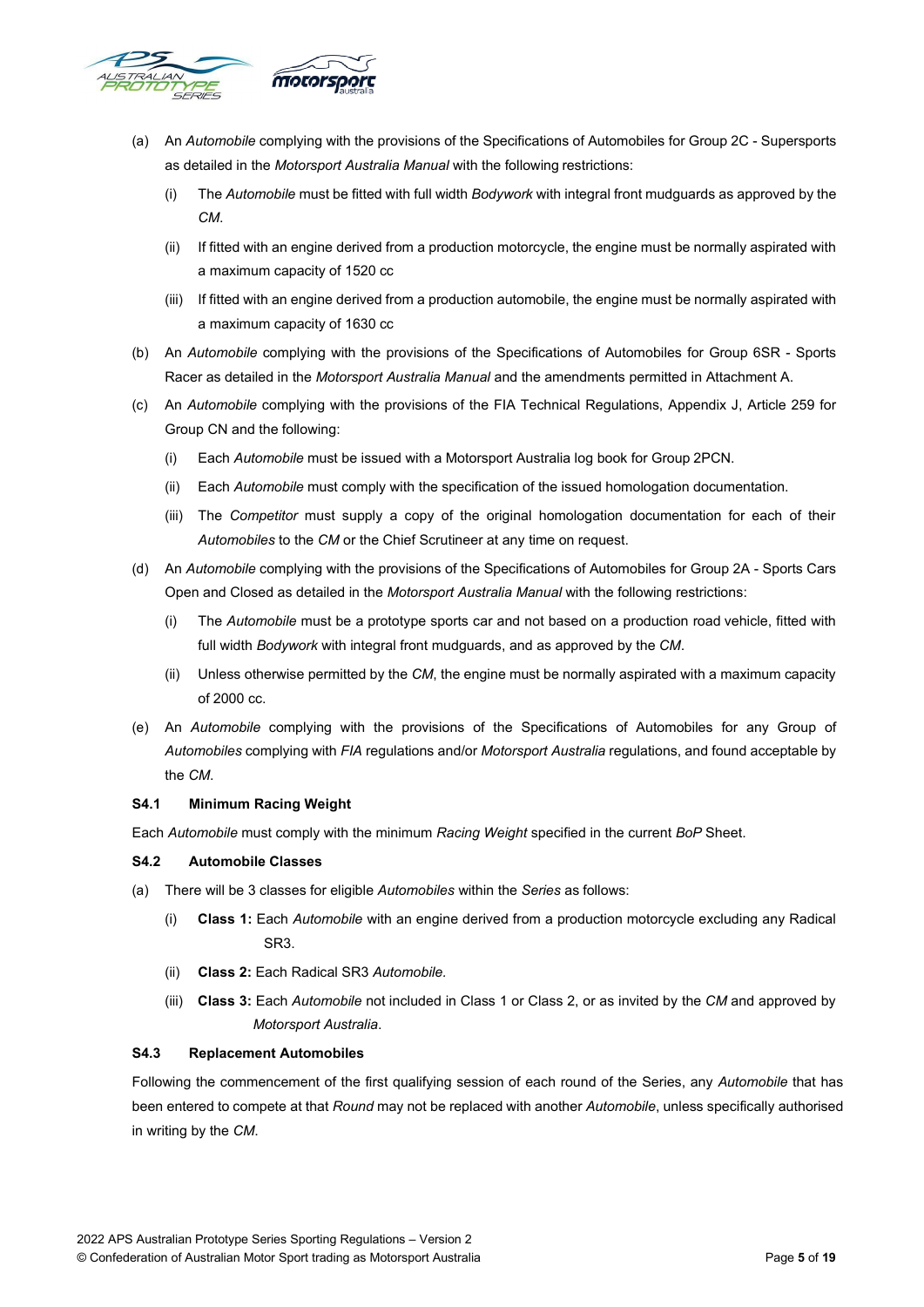

## <span id="page-5-0"></span>**S5 DRIVER ELIGIBILITY**

To be eligible to compete and score points in the *Series*, each *Driver* must be a minimum of 16 years of age, hold a current Motorsport Australia Circuit Licence with Provisional endorsement or higher and have paid all fees required by the *CM*.

#### <span id="page-5-1"></span>**S5.1 Substitute Drivers**

Prior to the commencement of the first qualifying session at each *Round*, each *Competitor* may nominate a substitute *Driver* who may be permitted to compete in the remainder of that *Round*subject to the approval of the Stewards.

## <span id="page-5-2"></span>**S6 SERIES ROUNDS / REGISTRATION**

- (a) The Series shall be conducted over a minimum of 5 *Rounds* as detailed in the Series Calendar below.
- (b) Each race conducted as a part of the *Series* will count in determining the final results.

## <span id="page-5-3"></span>**S7 SERIES CALENDAR**

| Round | <b>Date</b>       | <b>Circuit</b>                |
|-------|-------------------|-------------------------------|
|       | $27 - 29$ May     | <b>Sydney Motorsport Park</b> |
|       | $25 - 26$ June    | Phillip Island                |
|       | $5 - 7$ August    | Queensland Raceway            |
|       | $21 - 23$ October | The Bend Motorsport Park      |
|       | TBA               | <b>TBA</b>                    |

**Note:** The above calendar is subject to change, including the addition of a *Round/s*. The *CM* will advise each *Competitor* of any change.

## <span id="page-5-4"></span>**S8 ROUND FORMAT**

The number, length and format of *Track* sessions will ultimately be negotiated between the *CM* and the *Organiser* prior to a *Round* and will be advised in the *Supplementary Regulations* issued for an *Event*.

- (a) Generally, the format for each *Round* will be as follows:
	- (i) Practice: 3 x 20-minute sessions.
	- (ii) Qualifying: 1 x 20-minute session.
	- (iii) Races: 3 races. Race 1 and Race 2 will be of approximately 20 minutes duration expressed as a number of laps and Race 3 will be of approximately 25 minutes duration expressed as a number of laps.

## <span id="page-5-5"></span>**S9 GRID DETERMINATION**

The grid for each race will be determined as detailed in the *CRSR*.

## <span id="page-5-6"></span>**S10 START PROCEDURE**

The *Start* procedure for each race will be as detailed in the *CRSR* – Non-Championship – Standing Start except where a Non-Championship – Rolling Start in accordance with the *CRSR* is specified in the *Event* regulations.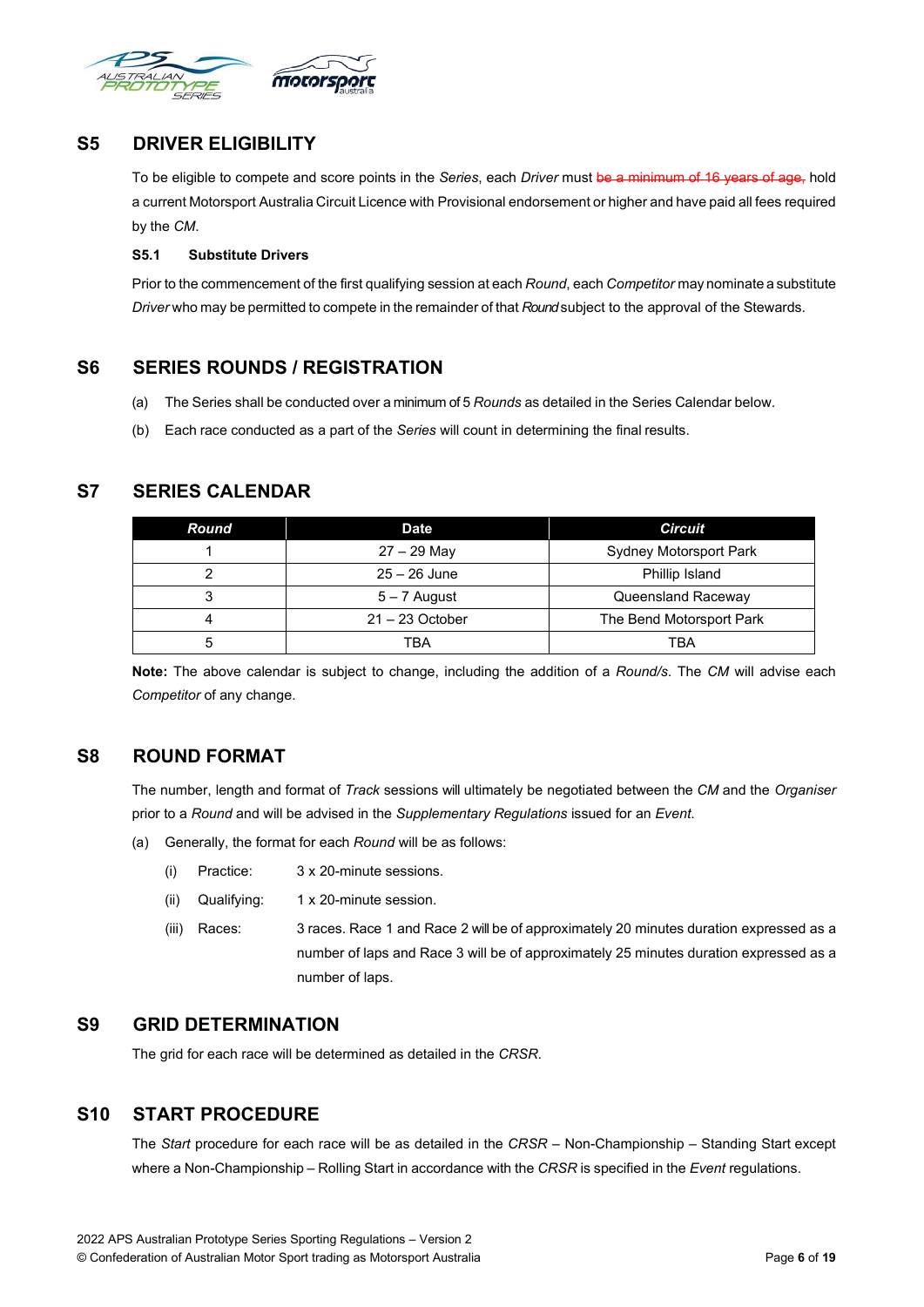

## <span id="page-6-2"></span><span id="page-6-1"></span><span id="page-6-0"></span>**S11 AWARDS AND POINTSCORE**

#### **S11.1 Prizes and Trophies**

Prizes, trophies and awards will be as determined by the *CM* and will be advised to each *Competitor*.

#### **S11.2 Driver Classification:**

*Drivers* may be classified as P1 or P2 according to skill and experience, with the classification determined by the *CM*.

Based on race results and Driver Classification, separate awards may be provided to P2 *Drivers*.

#### <span id="page-6-3"></span>**S11.3 Series Point Score**

- (a) Points will be awarded to each *Driver* based on their finishing position for each race according to the points table published below.
- (b) Race results, points awarded, and the running total of points awarded to each *Driver* for the *Series* to date will be published on the Series official web site.
- (c) Series Points Table

| <b>Finishing</b><br><b>Position</b> | Race 1                  | Race 2                  | Race 3          |
|-------------------------------------|-------------------------|-------------------------|-----------------|
| 1                                   | 45                      | 45                      | 60              |
| $\overline{2}$                      | 40                      | 40                      | 54              |
| 3                                   | 36                      | 36                      | 49              |
| $\overline{4}$                      | $\overline{33}$         | 33                      | $\overline{45}$ |
| 5                                   | $\overline{30}$         | 30                      | 41              |
| 6                                   | 27                      | 27                      | 37              |
| 7                                   | $\overline{24}$         | $\overline{24}$         | 33              |
| 8                                   | 21                      | 21                      | 29              |
| 9                                   | $\overline{18}$         | $\overline{18}$         | $\overline{25}$ |
| 10                                  | 15                      | 15                      | $\overline{21}$ |
| 11                                  | 13                      | 13                      | $\overline{18}$ |
| $\overline{12}$                     | $\overline{11}$         | $\overline{11}$         | $\overline{15}$ |
| 13                                  | $\overline{10}$         | $\overline{10}$         | 13              |
| 14                                  | 9                       | 9                       | $\overline{11}$ |
| 15                                  | 8                       | 8                       | 10              |
| 16                                  | 7                       | 7                       | 9               |
| $\overline{17}$                     | 6                       | 6                       | 8               |
| $\overline{18}$                     | 5                       | 5                       | 7               |
| $\overline{19}$                     | $\overline{4}$          | $\overline{4}$          | 6               |
| 20                                  | 3                       | 3                       | 5               |
| $\overline{21}$                     | $\overline{2}$          | $\overline{2}$          | 4               |
| $\overline{22}$                     | $\overline{\mathbf{1}}$ | $\overline{1}$          | 3               |
| $\overline{23}$                     | $\overline{\mathbf{1}}$ | $\overline{\mathbf{1}}$ | $\overline{2}$  |
| 24                                  | 1                       | 1                       | $\overline{1}$  |

- (d) If there is a tie at the end of any *Round*, the final positions for that *Round* will be determined by comparing the results of each of the tied *Drivers* in the final race of that *Round*. The higher place in the *Round* results will be awarded to the *Driver* with the higher finishing position in the final race.
- (e) The "total points" at the end of the *Series* for each *Driver* will be the accumulated points from each race for that *Driver*, minus the points for their 2 lowest scoring races.
- (f) The Winner of the 2022 APS Australian Prototype Series will be the *Driver* gaining the highest "total points".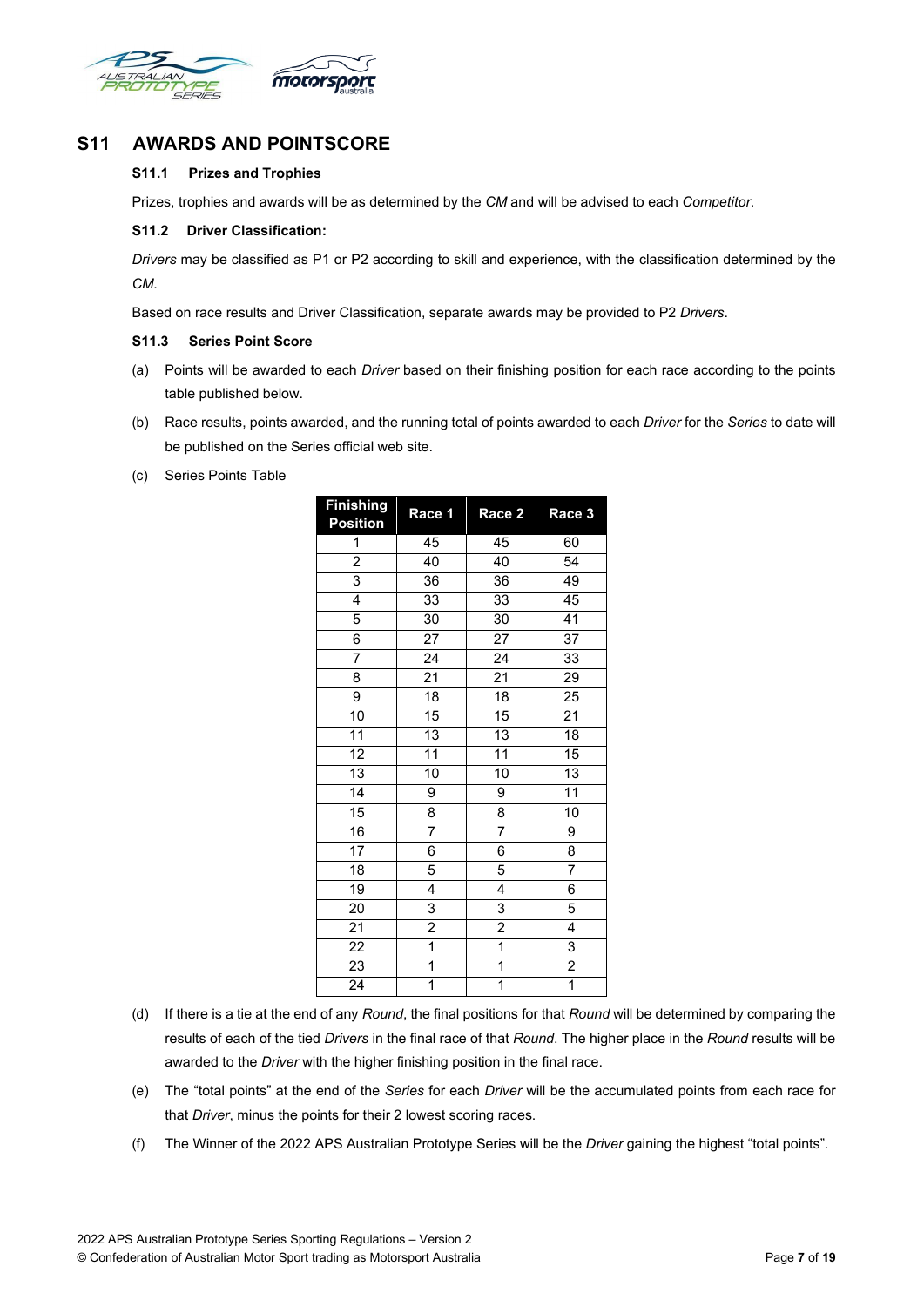<span id="page-7-0"></span>

#### **S11.4 Penalty Points**

Any loss of *Series* points imposed as a penalty must be deducted from the that *Driver's* "total points" at the end of the *Series* prior to determining final positions for the *Series*. These points must also be deducted prior to determining final positions for any other award in connection with the *Series* (e.g. Class 1, Class 2, Class 3).

## <span id="page-7-2"></span><span id="page-7-1"></span>**S12 EVENT OPERATIONS**

#### **S12.1 Registration and Entry**

The *Series* will operate under the Motorsport Australia Series Registration and Entry Process. Series Registration and Entry Forms will be available from the *CM* with document checking being conducted by the *CM* and the Secretary of the Event prior to the first official *Track* session at each *Round*.

#### <span id="page-7-3"></span>**S12.2 Driver/Team Manager Briefings**

- (a) Each *Driver* and *Team Manager* must attend the compulsory Driver/Team Manager briefing.
- (b) The time and location of this briefing will be detailed in the *Supplementary Regulations* for the *Event*.
- (c) The attendance sheet must be signed by each *Driver* and *Team Manager* to confirm attendance.
- (d) Other compulsory briefings may be convened as required and will be advised to each *Competitor* accordingly.

#### <span id="page-7-4"></span>**S12.3 Parc Fermé**

- (a) Each *Automobile*, including those remaining in pit lane, must proceed directly to the designated *Parc Fermé* area via the most direct route (or as directed by Officials) at the conclusion of qualifying, without returning to pit or paddock areas and without interference from any third party (other than an Official).
- (b) Each Automobile completing each race must proceed directly to the designated *Parc Fermé* area via the most direct route (or as directed by Officials) at the conclusion of the race, without returning to pit or paddock areas and without interference from any third party (other than an Official).
- (c) An *Automobile* may not be removed from *Parc Fermé* except with the express permission of the Chief Scrutineer or their nominee.
- (d) The following penalties will be imposed for an *Automobile* not entering *Parc Fermé* or for the removal of an *Automobile* from *Parc Fermé* without permission:
	- (i) Qualifying: *Disqualification* from qualifying
	- (ii) Race: *Disqualification* from the relevant race
- (e) During *Parc Fermé*, 1 data technician for each *Automobile* will be responsible for the download of the engine data from their *Automobile* and submitting the data to the *TA* or other representative nominated by the *CM* at each *Round*.

#### <span id="page-7-5"></span>**S12.4 Qualifying**

During qualifying an *Automobile* may not return to its garage or paddock area without the express permission of the Chief Scrutineer or their nominee. If an *Automobile* exits pit lane to its garage or paddock during qualifying it will be prohibited to re-join that session.

#### <span id="page-7-6"></span>**S12.5 Races**

- **(a)** At the end of each timed race the chequered flag will be displayed to the leading *Automobile* the first time it crosses the *Control Line* on the *Track* after the race time has elapsed.
- (b) The starting time of a race will commence when the first *Automobile* crosses the *Control Line* after the signal to *Start* is given.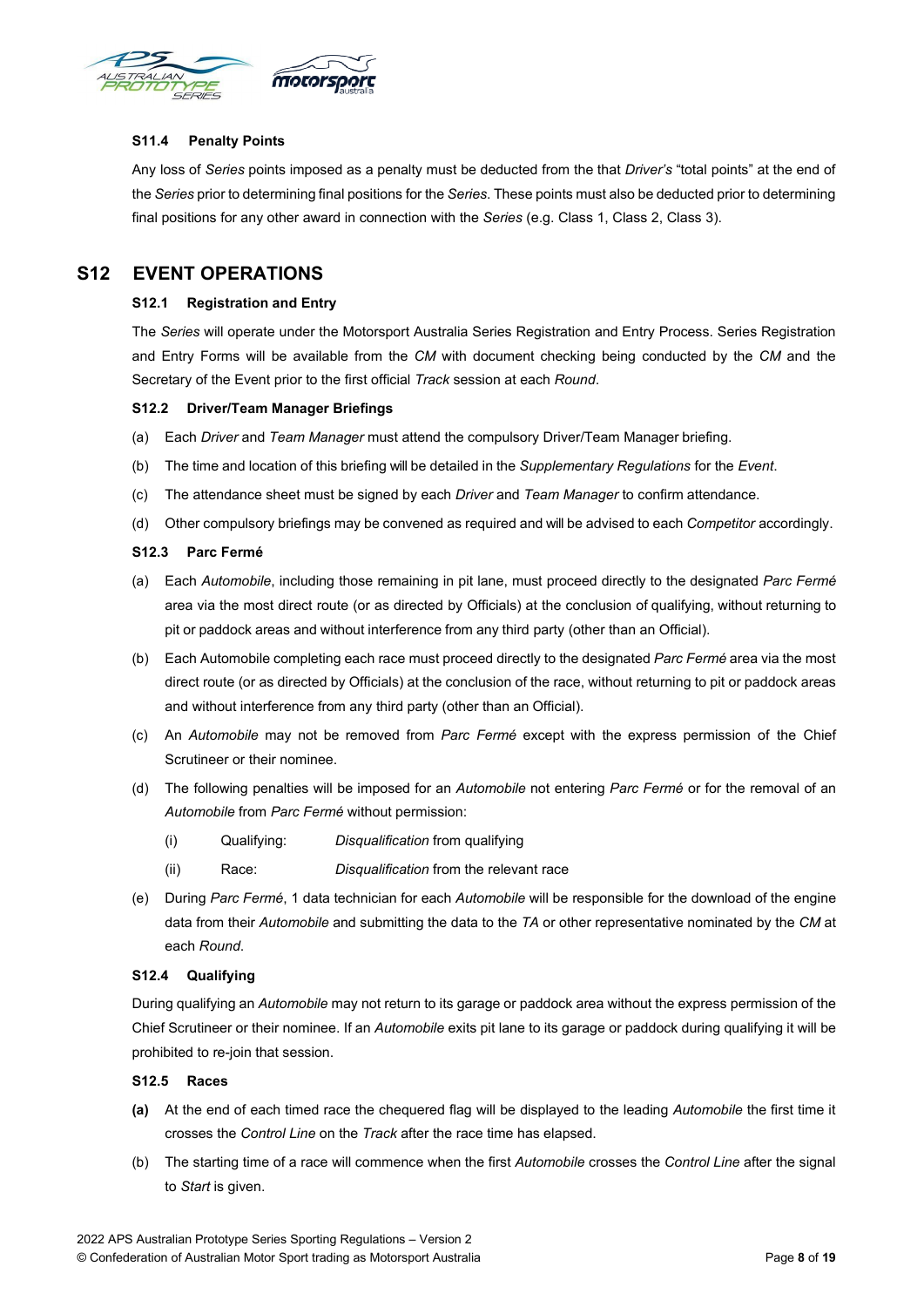<span id="page-8-0"></span>

#### **S12.6 Pit Lane**

- (a) Each pit crew member is required to sign a Pit Lane Indemnity Form prior to the first *Track* session and to display identification as and if required by the *Organiser*.
- (b) Each *Competitor* must appoint a Car Controller who will be solely responsible for the stopping of, and the safe release of their *Automobile* at all times whilst the *Automobile* is in pit lane. The Car Controller is prohibited to perform work of any kind on an *Automobile* during a pit stop.
- (c) The number of pit crew members permitted to work on each *Automobile* during a discretionary pit stop (DPS) is free except for a tyre change operation which is limited to 2 pit crew members not including the Car Controller.

#### <span id="page-8-1"></span>**S12.7 Removal of Automobiles from the Circuit**

Following the commencement of the first qualifying session, it is prohibited to remove any *Automobile* from the *Circuit* prior to the release of all *Automobiles* from *Parc Fermé* established following the final race of that *Round* without the prior express written approval of the Chief Scrutineer or their nominee.

#### <span id="page-8-2"></span>**S12.8 Abandoned Automobile**

- (a) If a *Driver* has to abandon an *Automobile* on the *Track* or its adjacent area, the *Driver* must ensure that the steering wheel is correctly re-fitted and that the *Automobile* is in neutral, or if not possible, that the diff unit is in neutral so that the *Automobile* may be pushed.
- (b) Failure to comply with the above requirement may result in a 5 grid place penalty being imposed for the next race in which that *Driver* takes part. The Stewards may impose an alternative penalty at their discretion.

#### <span id="page-8-3"></span>**S12.9 Race Management Channel (RMC)**

- (a) The category management team will relay relevant information to teams during each *Track* session using *RMC*.
- (b) It is the *Competitor's* responsibility to assign 1 team member to monitor *RMC* during each *Track* session.
- (c) The radio channel for *RMC* must be set as "listen only" and broadcast by team members is prohibited.
- (d) *RMC* frequency will be available from the *CM*.

## <span id="page-8-4"></span>**S13 TYRES**

- (a) Unless another brand is approved by the *CM*, each *Automobile* must only be fitted with a Hankook brand tyre supplied by Mark Povey Hankook Tyres. Tyre Brand Type and compound is free.
- (b) Unless stated otherwise in the *Supplementary Regulations*, or unless permission is granted by the *CM*, a maximum of 4 dry tyres (2 front & 2 rear) must be marked for each *Automobile* for each *Round*.
- (c) With the exception of treaded tyres used on a damp or wet *Track*, marked tyres are the only tyres permitted to be used on an *Automobile* during any qualifying session or race at that *Round*. The penalty for using unmarked tyres will be *Disqualification* from the results of the qualifying or race in which the unmarked tyre/s were last used.
- (d) Each *Competitor* must present each tyre as intended to be used to the Chief Scrutineer or their nominee for marking at the front of their respective garage/paddock bay a minimum of 1 hour prior to the commencement of the qualifying session.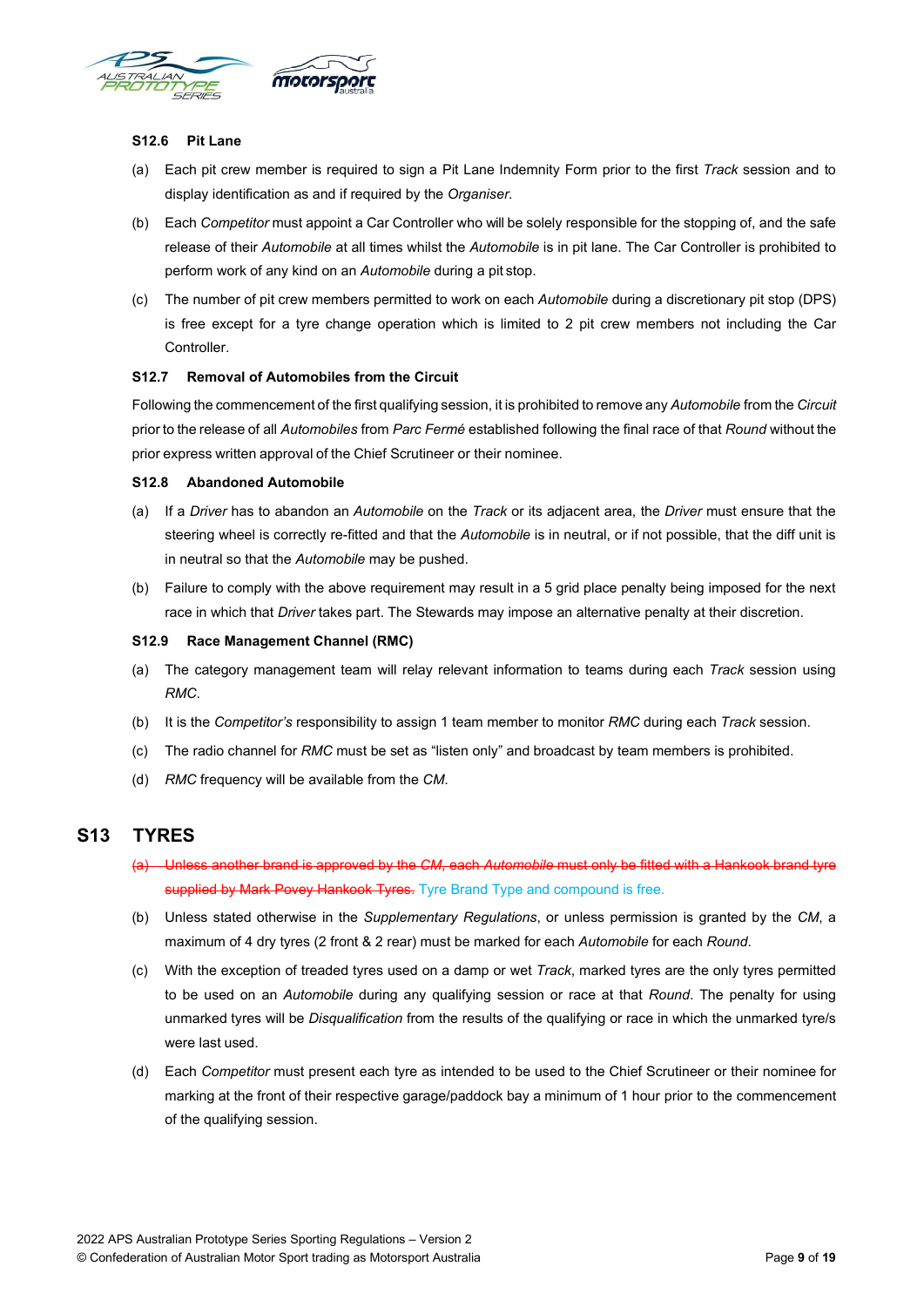

- (e) Each *Competitor* is responsible for ensuring that each tyre as intended to be used is marked or re- marked as appropriate or the *Automobile* may be prohibited to compete. If any tyre is not marked for any reason or the markings become illegible, the *Competitor* must notify the *CM* or the Chief Scrutineer or their nominee immediately so that the tyre/s may be marked.
- (f) A replacement tyre/s will only be permitted if the Chief Scrutineer or their nominee is satisfied that due to exceptional circumstances, the tyre/s in question are damaged or can no longer be used due to safety reasons. The Chief Scrutineer or their nominee shall ensure that any replacement tyre is of the same or similar specification to the tyre being replaced.
- (g) Each replacement tyre must be marked by the Chief Scrutineer or their nominee before use.
- (h) If a *Competitor* is permitted to replace a marked tyre/s with a used tyre/s of similar condition the following penalties will apply to the *Automobile* concerned:
	- (i) 1 tyre only replaced no penalty.
	- (ii) More than 1 tyre replaced loss of 2 grid positions for each additional tyre (more than one) at its next race at that *Round*.
- (i) If a suitable used tyre is not available and a *Competitor* is permitted to replace a marked tyre/s with a new tyre/s, the following penalties will apply to the *Automobile* concerned:
	- (i) 1 tyre only replaced start that race from the rear of the grid.
	- (ii) More than 1 tyre replaced start that race from the rear of the grid and 5 seconds added to the race time for each additional tyre (more than one). For example, using 4 new replacement tyres would result in a penalty of rear of grid and 15 seconds added to the race time.
	- (iii) Where a rear of grid penalty cannot be applied 0.5 seconds per lap completed for eachtyre replaced added to the race time.
- (j) The use of any chemical treatment is prohibited.
- (k) The quantity of wet tyres permitted is free.
- WIth the exception of wear resulting from normal usage, each tyre must remain unmodified.
- (m) A tyre may only be cleaned by using manually operated tools.

**Please note:** The Chief Scrutineer will be sole arbiter with regard to the interpretation andapplication of these tyre regulations. Any decision made by the Chief Scrutineer or their nominee in this regard will not be subject of any protest or appeal.

## <span id="page-9-0"></span>**S14 FUEL**

- (a) Each *Automobile* must only use "pump fuel" as defined in Technical Appendix Schedule G of the *Motorsport Australia Manual*.
- (b) Where a fuel supplier is nominated by the *CM* for a *Round*, only fuel from that supplier may be used at that *Round*.
- (c) A fuel log will be kept by the nominated fuel supplier at each *Round*.
- (d) No other substance may be added to the specified fuel.
- (e) With the exception of ambient atmospheric air and the specified control fuel, no other substance may be added to the intake charge of the engine.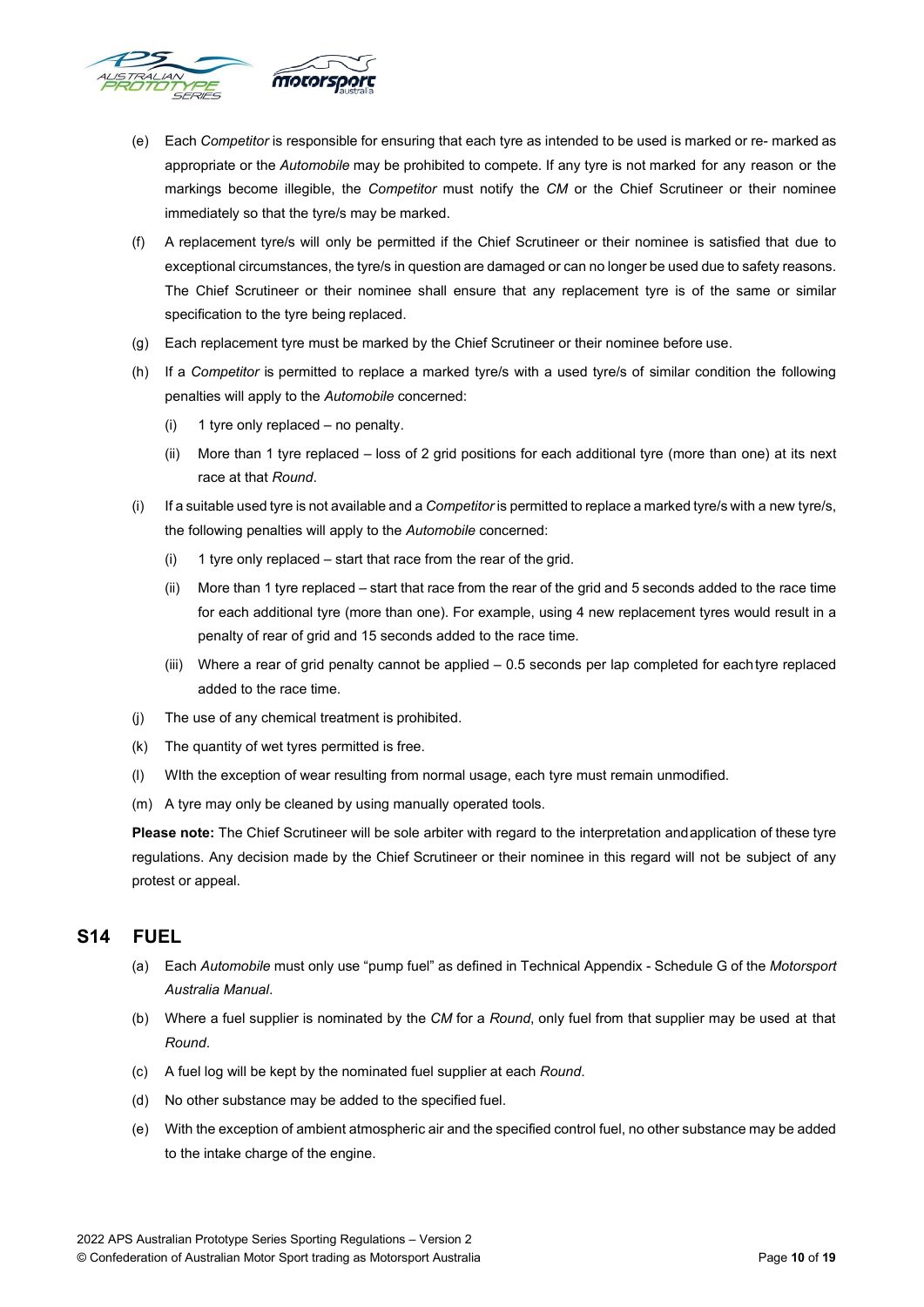

- (f) Prior to the commencement of qualifying at each *Round*, each *Competitor* must ensure that any trace evidence of non-approved fuel is removed from their *Automobile*.
- (g) A fuel sample may be taken from an *Automobile* at any time for testing.
- (h) Each *Competitor* is responsible for a fuel sample being able to be obtained safely and promptly upon request by the *CM* or the Chief Scrutineer or their nominee.
- (i) Any fuel sampled will be compared with the specified fuel and that provided by the nominated fuel supplier.
- (j) A specification analysis and distribution details will be available on request from the *CM*.
- (k) The amount of fuel that can be stored in any garage/carport/paddock bay will be advised in the *Supplementary Regulations* issued for an *Event*.
- (l) The penalty for using non-specified fuel or fuel from other than a nominated supplier will be *Disqualification* from the results of all qualifying and races in the *Round* where the fuel was used.

## <span id="page-10-0"></span>**S15 REFUELLING AND DEFUELLING**

- (a) All refuelling and defuelling must be carried out in the pit garage or the paddock area and must conform to the following requirements:
	- (i) The *Automobile's* engine must be switched off; and
	- (ii) All refuelling and defuelling must be performed in accordance with relevant OH&S laws, regulations and compliance codes; and
	- (iii) The crew member/s involved in the operation must be attired to the same standard required for the *Driver*, as detailed in Technical Appendix - Schedule D of the *Motorsport Australia Manual*; and
	- (iv) at least 1 x 4.5 kg dry chemical fire extinguisher, complying with current Australian Standards and showing a current inspection certificate, must be available for use in an emergency; and
	- (v) During any draining or refuelling procedure, the *Automobile* and any vessel where fuel is being transferred must be earthed to a suitable earth point; and
	- (vi) Any personnel handling fuel must discharge themselves of static electricity prior to participating in any refuelling or fuel transferring procedures; and
	- (vii) Any mobile phone must be switched off in the immediate vicinity of the draining or refuelling procedure; and
	- (viii) Any device and substance which changes the temperature of the fuel from the ambient air temperature is prohibited. All fuel being placed in the *Automobile* must be done so at ambient temperature; and
	- (ix) For the duration of any refuelling or defueling operation within a garage or carport, all non-essential personnel such as sponsors, families or any other guest must vacate the garage/carport area until the operation is complete.

## <span id="page-10-1"></span>**S16 TYRE WARMING DEVICES**

- (a) The utilisation of any device to warm a tyre is permitted during a practice session and qualifying session but not a race, provided that the tyre is not warmed by the device to a temperature that is higher than the maximum operating temperature that is recommended by the tyre manufacturer.
- (b) The use of any tyre warming device in pit lane is prohibited.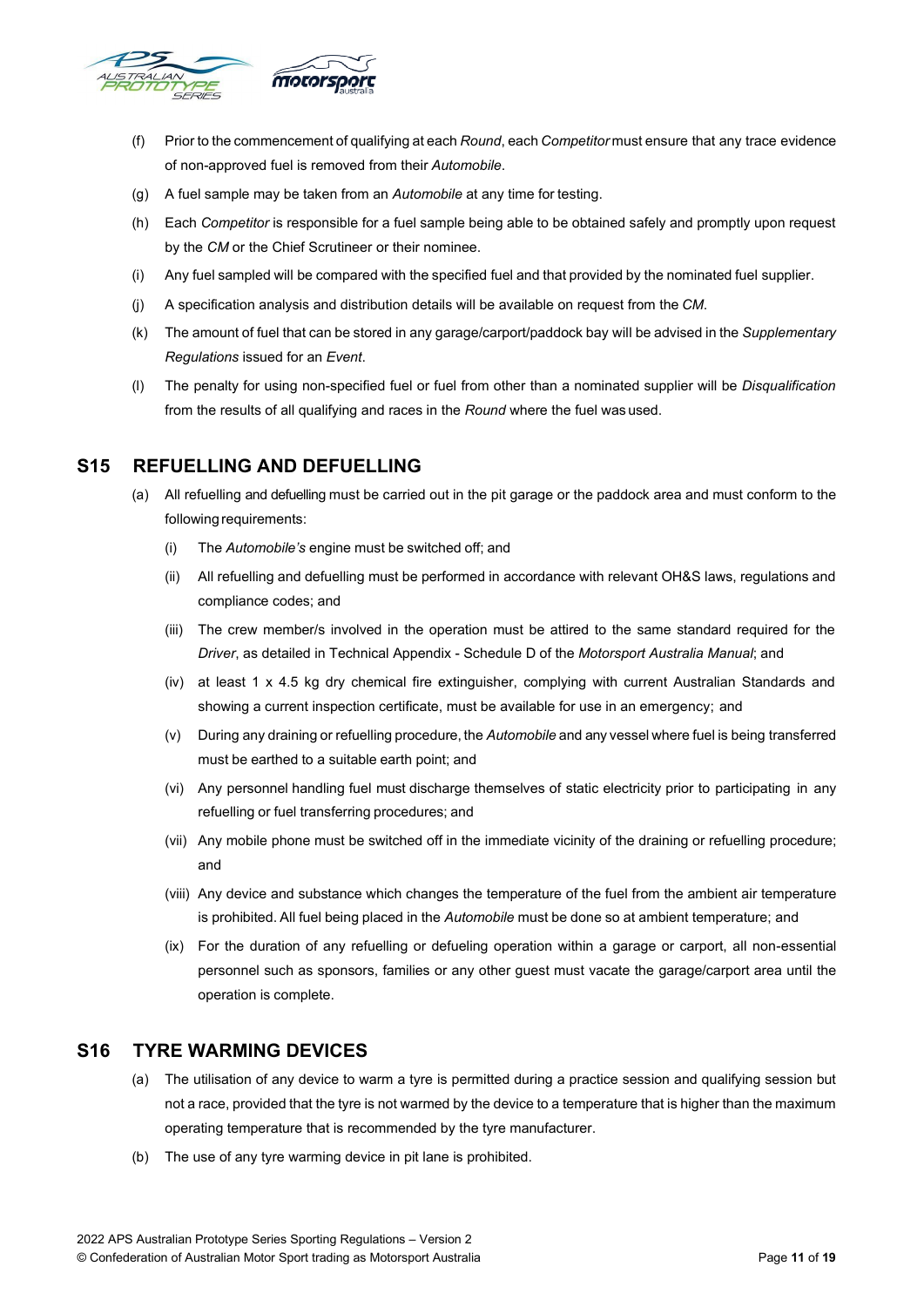

## <span id="page-11-0"></span>**S17 SEALS**

- (a) Each *Competitor* must drill holes to enable fitment of a *Seal/s* in any component as instructed by the *CM*.
- (b) Only the *CM* may approve the removal of any *Seal*.

## <span id="page-11-1"></span>**S18 PERFORMANCE PARITY**

- (a) A Balance of Performance (*BoP*) Sheet, subject to the approval of *Motorsport Australia*, will be maintained for each *Automobile* and *Driver* combination that participates in the *Series*, and will be published by *Motorsport Australia* prior to the commencement of the *Series*.
- (b) The *BoP* Sheet will detail the performance parameters for each *Automobile* including increments of variation that may be applied during a *Round*.
- (c) The *BoP* Sheet may be amended by the *CM*, subject to the approval of *Motorsport Australia*. Any resulting amendments will be published by *Motorsport Australia* and advised to each *Competitor* by the *CM* prior to each *Round* and will take effect from the date as shown on the *BoP* Sheet.
- (d) At all times during a *Round*, each *Automobile* must comply with all provisions of the current *BoP* Sheet.
- (e) The penalty for non-compliance with the current *BoP* Sheet may include:
	- (i) During a qualifying session *Disqualification* from the qualifying session and start the next race from the rear of the grid.
	- (ii) During a race *Disqualification* from the results of that race and start the next race from the rear of the grid.

#### <span id="page-11-2"></span>**S18.1 BoP Variation**

A variation to a parameter as detailed on the *BoP* Sheet may only be applied to an *Automobile* during a *Round* based on its published performance during a qualifying session or race subject to the following:

- (a) Each *Competitor* must nominate 2 parameters to the *CM* from the following list to be used as variations for their *Automobile* and advise the minimum and maximum limits of such:
	- (i) Air restriction (air box)
	- (ii) Air restriction (throttle body)
	- (iii) Air restriction (turbo boost)
	- (iv) Additional weight (ballast)
	- (v) Ride height
	- (vi) RPM limit
- (b) A variation of parameter will be based on comparison of an *Automobile's* fastest lap time to a Median Lap Time (*MLT*) calculated by the *CM* following each qualifying session and race.
- (c) A *MLT* will not be calculated where:
	- (i) the *Track* was declared wet by the Clerk of the Course; or
	- (ii) less than 75% of the scheduled duration was completed; or
	- (iii) more than 60% of the laps completed were under Safety Car conditions.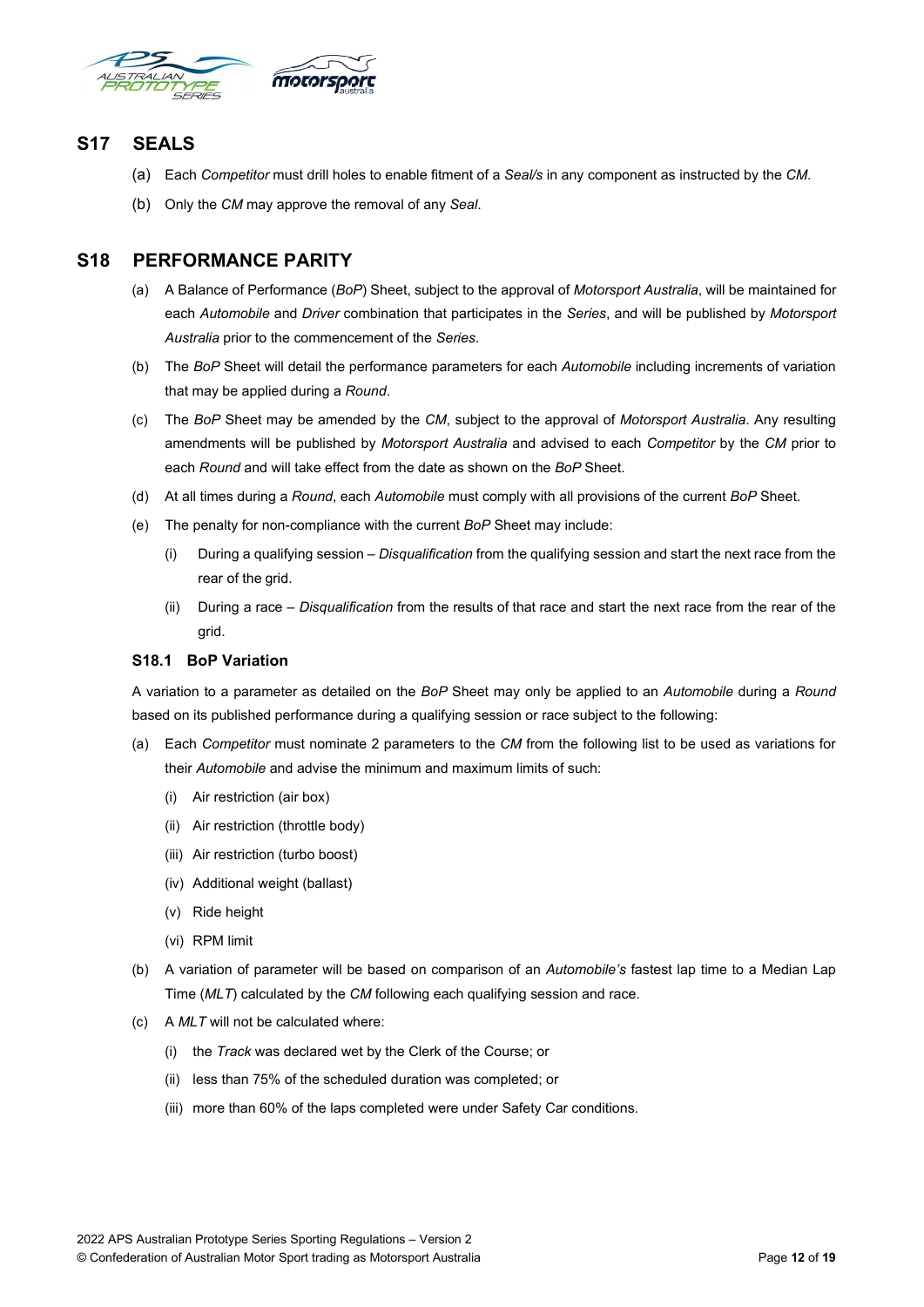

- (d) The *MLT* will be the average of (i) and (ii) below:
	- (i) The average fastest lap time of all finishers within 110% of the fastest lap time for the qualifying session or the race; and
	- (ii) The average fastest lap time of the first 3 finishers in a race.
- (e) The *MLT* will be calculated by the *CM* using fastest lap times from the Preliminary Results published by the Chief Timekeeper and is not subject to protest or appeal. The *MLT* calculation will be made available by the *CM* at the request of any *Competitor*
- (f) Following each qualifying session or race, a variation will not apply to any *Automobile* that:
	- (i) did not participate in that qualifying session
	- (ii) did not start that race (DNS)
	- (iii) did not finish that race (DNF)
	- (iv) was disqualified from that qualifying session or that race (DSQ)
	- (v) recorded a fastest lap time in that qualifying session or that race that was less than 1 second faster or slower than the *MLT*.
- (g) Following each qualifying session or race, a variation will apply to any *Automobile* that:
	- (i) recorded a fastest lap time in that qualifying session or that race that was 1 second or more faster or slower than the *MLT*; and
	- (ii) was one of the top 5 finishers in a race; or
	- (iii) was one of the bottom 5 finishers in a race.
- (h) A variation will be applied in increments dependent on the fastest lap time of the *Automobile* as follows:
	- (i) In a qualifying session, where the Automobile's fastest lap time is 1 to 2 seconds faster/slower than the *MLT*; an increase/decrease of 1 increment will apply, where it is 2 to 3 seconds faster/slower than the *MLT*: an increase/decrease of 2 increments will apply, and so on
	- (ii) In a race, where the *Automobile* is in the top 5 finishers and its fastest lap time is 1 to 2 seconds faster than the *MLT*; an increase of 1 increment will apply, where its fastest lap time is 2 to 3 seconds faster than the *MLT*; an increase of 2 increments will apply, and so on.
	- (iii) In a race, where the *Automobile* is in the bottom 5 finishers and its fastest lap time is 1 to 2 seconds slower than the *MLT*; a decrease of 1 increment will apply, where its fastest lap time is 2 to 3 seconds slower than the *MLT*; a decrease of 2 increments will apply, and so on.
- (i) A variation decrease cannot be outside of the minimum or maximum of any base *BoP* parameter for that *Automobile*.
- (j) If a variation exceeds the limits of the 2 *Competitor* nominated parameters, a third parameter must be nominated by the *Competitor*.
- (k) Where a variation is required for an *Automobile* following the last race at a *Round*, that variation may be applied at the first qualifying session or race at the next *Round* at which that *Automobile/Driver* competes.
- (l) Any variation applied to an *Automobile* must be carried over to subsequent races at that *Round* unless a further increase or decrease is applied.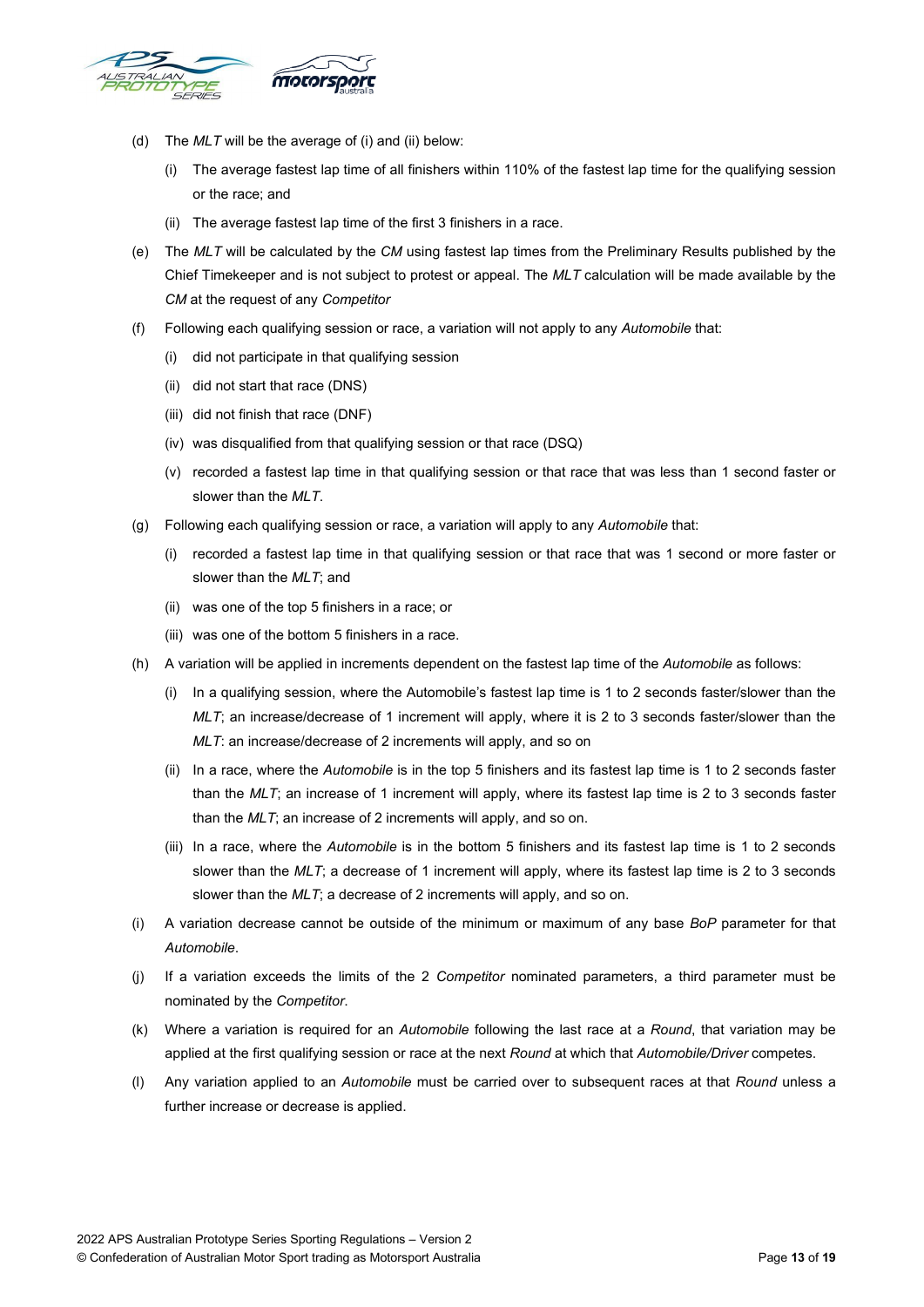

## <span id="page-13-0"></span>**S19 VIDEO CAMERA & RECORDING DEVICE**

- (a) Each *Automobile* must be fitted with a camera system for judicial purposes.
- (b) This camera system must consist of a fully operational digital video camera and recording device and any associated camera equipment to ensure the full functionality and recording capability of the camera in each practice, qualifying and racing session at each *Round*.
- (c) The camera system must be supplied by the *Competitor* and authorised by the *CM*.
- (d) The camera and its associated equipment must be installed in the *Automobile* with the camera pointed in a forward direction with a field of vision sufficiently wide to record clearly, and without obstruction at all times, the *Driver's* view of the *Track* ahead.
- (e) The *Competitor* will be required to ensure that the camera is switched on and functioning in the correct manner prior to the *Automobile* entering the *Track* for each practice, qualifying and racing session and remain operational for the entirety of each session.
- (f) Access to the camera must be provided to technicians appointed by the *CM* at any time upon request.
- (g) No person other than authorised personnel may interfere with the camera, other than to remove and replace the Secure Digital Memory (SD) card.
- (h) When requested, a *Competitor* must immediately provide the SD card from their *Automobile* to the Clerk of the Course or Stewards upon request.
- (i) Each video file recorded on the camera must be viewable on a standard video player or computer using Windows Media Player or VLC software.
- (j) Each camera SD card must be clearly marked with the competition number of the *Automobile* to which it is installed.
- (k) The SD card must remain available in the camera for 30 minutes after each *Track* session.
- (l) The images stored on an SD card are prohibited to be deleted/cleared until after the completion of each *Round* and only with the written approval of the *CM*.
- (m) Each *Competitor* must have a spare SD card available for each of their *Automobiles* to ensure no images are lost and for instances where the original SD card may be required for examination by the Clerk of Course and/or Stewards.
- (n) Any error, action, omission or failure which causes a loss of, or failure to produce, any video image will be investigated and may be referred to the Stewards.
- (o) Cameras other than the judicial camera may be fitted to an *Automobile*.
- (p) The installation of each camera system must be approved by the Chief Scrutineer or their nominee.
- (q) Footage from any camera may be used by the *Competitor* for non-commercial purposes only and must not be transferred, sold or given to any party not having executed the media rights and usage agreement with the *CM* or their designated production company.
- (r) Real time or live posting of any recorded material is prohibited.
- (s) Failure to comply with any of the above regulations regarding cameras or any error, action, omission or failure which causes a loss of, or failure to produce, any video image will be investigated and may be referred to the Stewards.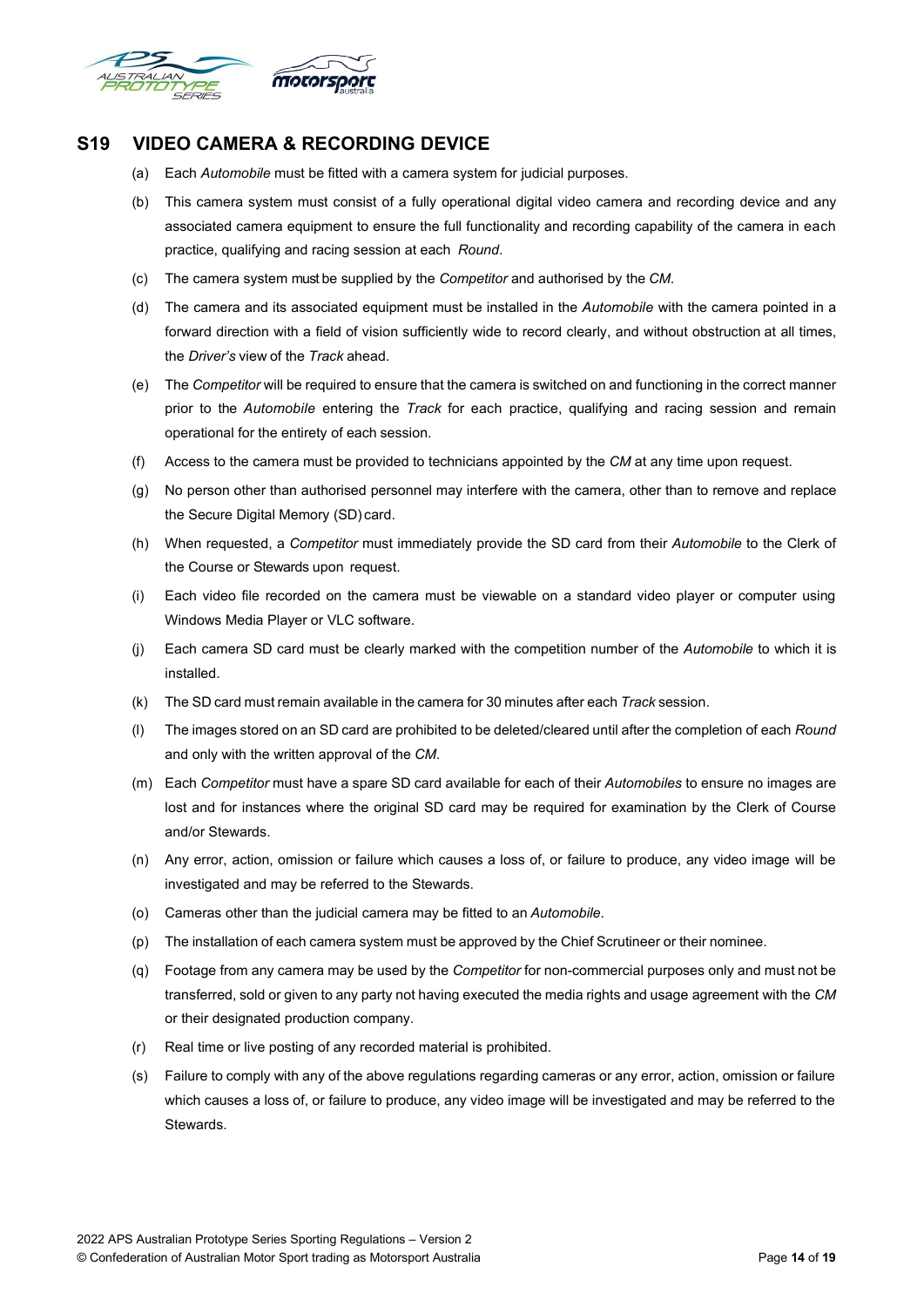

## <span id="page-14-0"></span>**S20 RAIN LIGHT**

- (a) The fitment of a rain light, as per Technical Appendix Schedule C of the *Motorsport Australia Manual*, on each *Automobile* is mandatory.
- (b) The rain light must be illuminated at all times whilst the *Automobile* is fitted with wet weather tyres and is being driven on the *Track* or as otherwise directed by Race Control.
- (c) A minimum penalty of the loss of 5 *Series* points up to a maximum penalty of *Disqualification* from the relevant session may be imposed by the Stewards for a breach of these rain light regulations.

## <span id="page-14-1"></span>**S21 DATA LOGGERS**

- (a) Each *Automobile* must be fitted with a data logger at all times during each *Round*.
- (b) Each data logger must remain fully operational to record the engine RPM, *Automobile* speed, boost pressure for a forced induction engine and any other parameter that forms a performance measure of the homologation documentation of the *Automobile* for the duration of each practice session, qualifying session and race.
- (c) Access to the logged data recorded by the data logger must be provided to the *CM* or the Chief Scrutineer or their nominee at any time upon request. If the data cannot be viewed, the *Driver* will be subject to a minimum penalty of loss of 5 Series points and up to a maximum penalty of *Disqualification* from the relevant session being imposed by the Stewards
- (d) The Chief Scrutineer is the sole arbiter with regard to the interpretation of any data and will report any noncompliance to the Stewards for the determination of eligibility of an *Automobile*.
- (e) The *Competitor* must supply the ECU from their *Automobile* to the *CM* or the Chief Scrutineer or their nominee at any time upon request.
- (f) Failure to comply with any of the above regulations regarding data loggers will result in referral to the Stewards.
- (g) A register of data collection including the time and date collected and any irregularity found will be kept by the *CM* and countersigned by the *Competitor*.

## <span id="page-14-2"></span>**S22 AUTOMATIC TIMING TRANSMITTER**

At all times during each *Track* session an *Automobile* must have the correct fully charged timing transmitter fitted and operating.

## <span id="page-14-3"></span>**S23 AUTOMOBILE MARKINGS**

- (a) In addition to the requirements detailed below, each *Automobile* must comply with Technical Appendix Schedule Kof the *Motorsport Australia Manual*.
- (b) Each *Automobile* must provide space and/or display the following *Series* markings,appropriately attached and positioned as detailed below, at all times during each *Round*:
	- (i) A space 220 mm wide x 400 mm high between the rear edge of the front wheel arch and the leading edge of the rear wheel on each side.
	- (ii) An APS Australian Prototype Series decal on the end plates of the rear spoiler, or side ofthe *Automobile* toward the rear of the *Automobile*.
	- (iii) A space 400 mm wide x 450 mm high between the front wheel and the front of the *Automobile* or on the nose section of the *Automobile* for the Series Sponsor.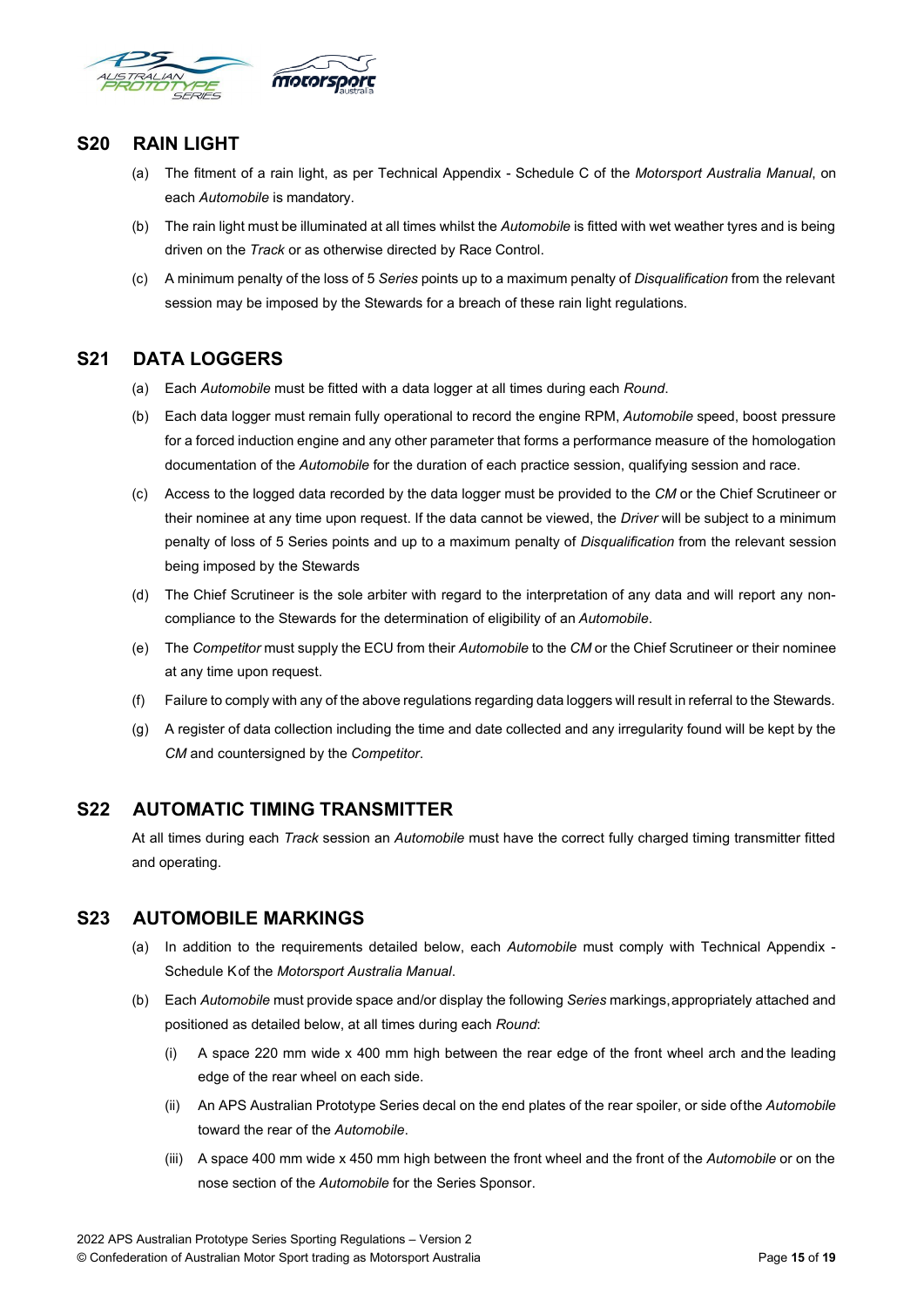

## <span id="page-15-0"></span>**S24 CONDUCT OF COMPETITORS, DRIVERS, CREWS AND GUESTS**

*Participants* (includes all crew members and guests) must be aware that comments made on the internet (including websites, Twitter, Facebook or others) will be considered public comment. Any comments which are deemed improper, bring the category and/or *Event* into disrepute, or are threatening, abusive, indecent or insulting may lead to disciplinary action. Comments which are personal in nature or could be construed as offensive, use foul language or contain direct or indirect threats aimed at the *Organiser* and/or other *Participants* are likely to be considered improper.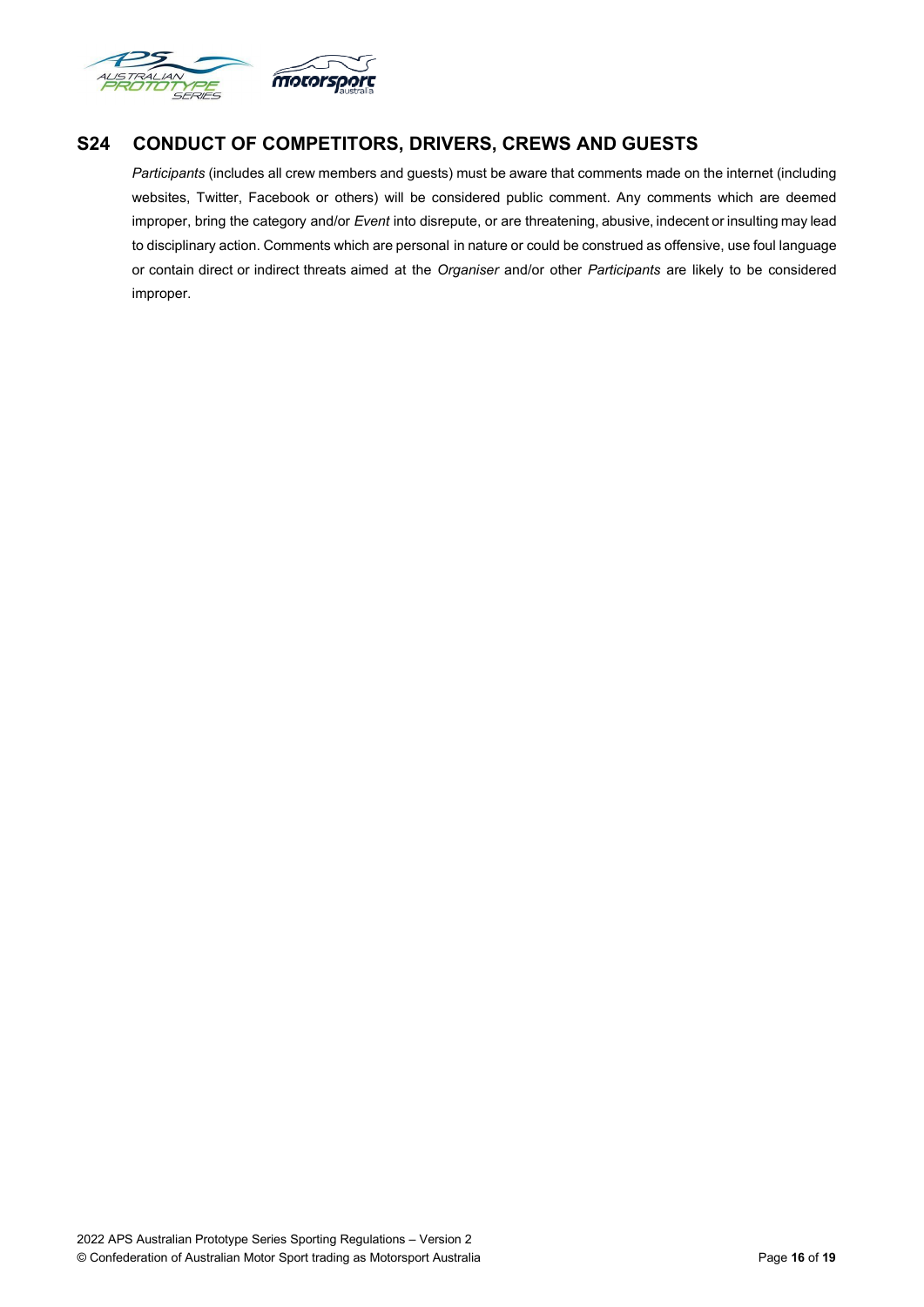<span id="page-16-0"></span>

## **ATTACHMENT A**

## **GROUP 6SR REGULATIONS AMENDMENTS**

<span id="page-16-1"></span>For the *Series* only, the following are permitted amendments to the Circuit Race Appendix, Specifications of Automobiles, 6th Category – Other Vehicles, Group 6SR – Sports Racer of the *Motorsport Australia Manual*

#### **1. Replace Article 2.1 with the following:**

2.1 CONSTRUCTION:

The basic design of the *Automobile* may consist of either:

- (a) *Space Frame Chassis* made from ferrous material; or
- (b) Aluminium *Monocoque*; or
- (c) Carbon fibre *Monocoque*; or
- (d) A combination of the above.

to which the engine, front suspension, drivetrain and *Bodywork* are attached.

Stress-bearing panels may be attached to a ferrous spaceframe but need not be of ferrous material.

#### **2. Replace the table in Article 5.1(a) with the following:**

| <b>Engine</b> | <b>Model</b>        | <b>Years of Manufacture</b> | <b>Maximum Engine</b><br><b>Rotational Speed (rpm)</b> |
|---------------|---------------------|-----------------------------|--------------------------------------------------------|
| Kawasaki      | ZX10R               | $2004$ - current            |                                                        |
| Kawasaki      | ZX14 & ZX14R        | 2001 - current              |                                                        |
| Suzuki        | Hayabusa            | 2003 - current              |                                                        |
| Suzuki        | GSXR 1000           | 2001 - current              |                                                        |
| Honda         | CBR1000RR           | $2004$ - current            |                                                        |
| <b>BMW</b>    | S1000RR             | $2009$ - current            | Refer to the                                           |
| Yamaha        | YZFR1               | 1998 - current              | Series BoP Sheet                                       |
| Aprilia       | RSV4                | 2009 - current              |                                                        |
| MV Augusta    | F4                  | $2006$ - current            |                                                        |
| <b>KTM</b>    | 1190 RC8            | 2008 - current              |                                                        |
| KTM           | 1290 Super Duke R   | $2014$ - current            |                                                        |
| Triumph       | <b>Speed Triple</b> | 1994 - current              |                                                        |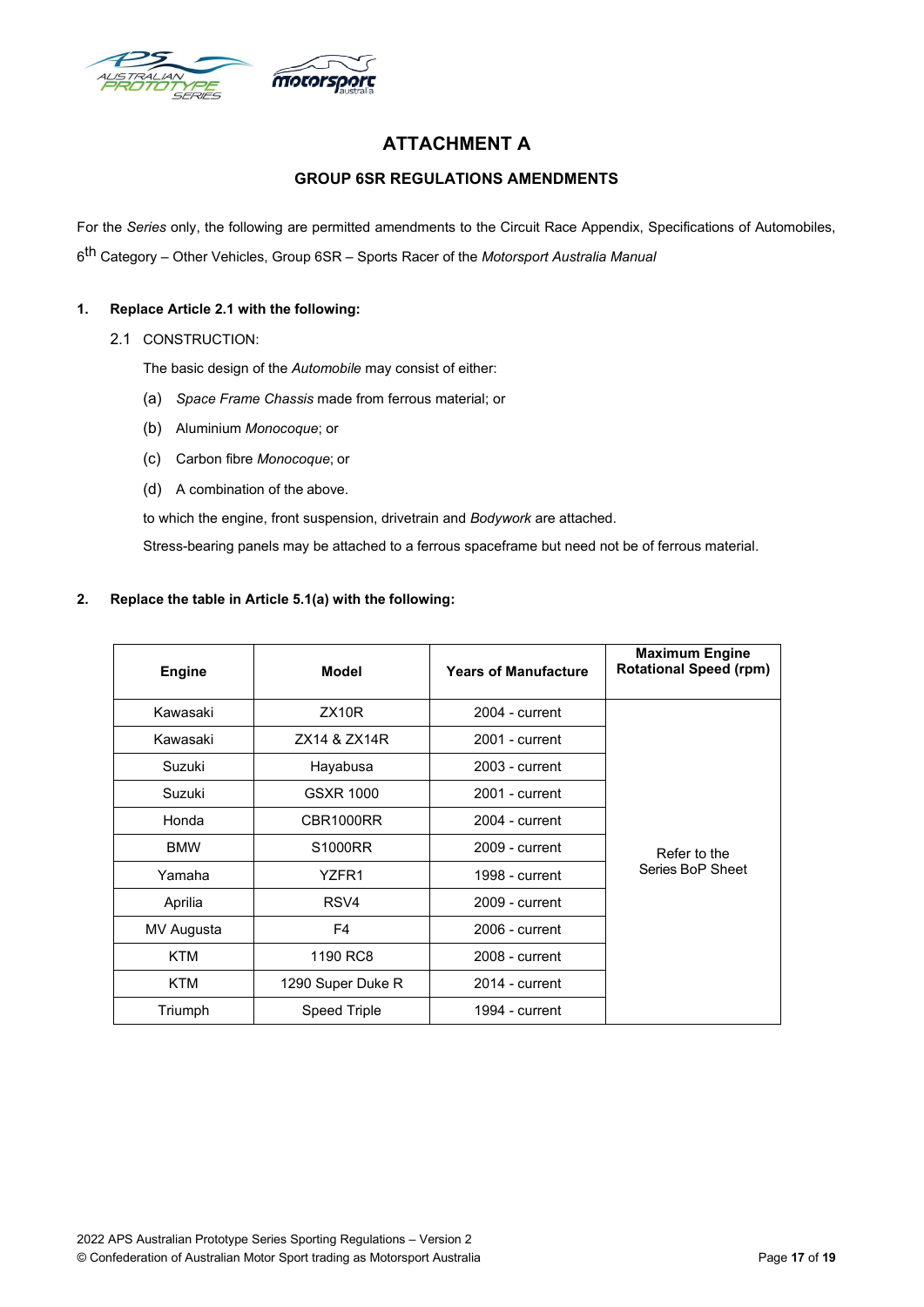

## **ATTACHMENT A (Cont.)**

#### **3. Add the following to Article 5:**

For an engine with Year of Manufacture prior to 2010 the following modifications are permitted:

- (a) After market rods, provided that they are dimensionally identical to the OEM unit and meet or exceed the OEM weight; and
- (b) After market valves, provided that they are dimensionally identical to the OEM unit and meet or exceed the OEM weight; and
- (c) After market valve springs and retainers; and
- (d) After market cam chain tensioner; and
- (e) Gearbox is free provided that the same ratios are utilised, and each component meets or exceeds the OEM weights; and
- (f) Oiling is free provided that the crank and cases remain untouched.